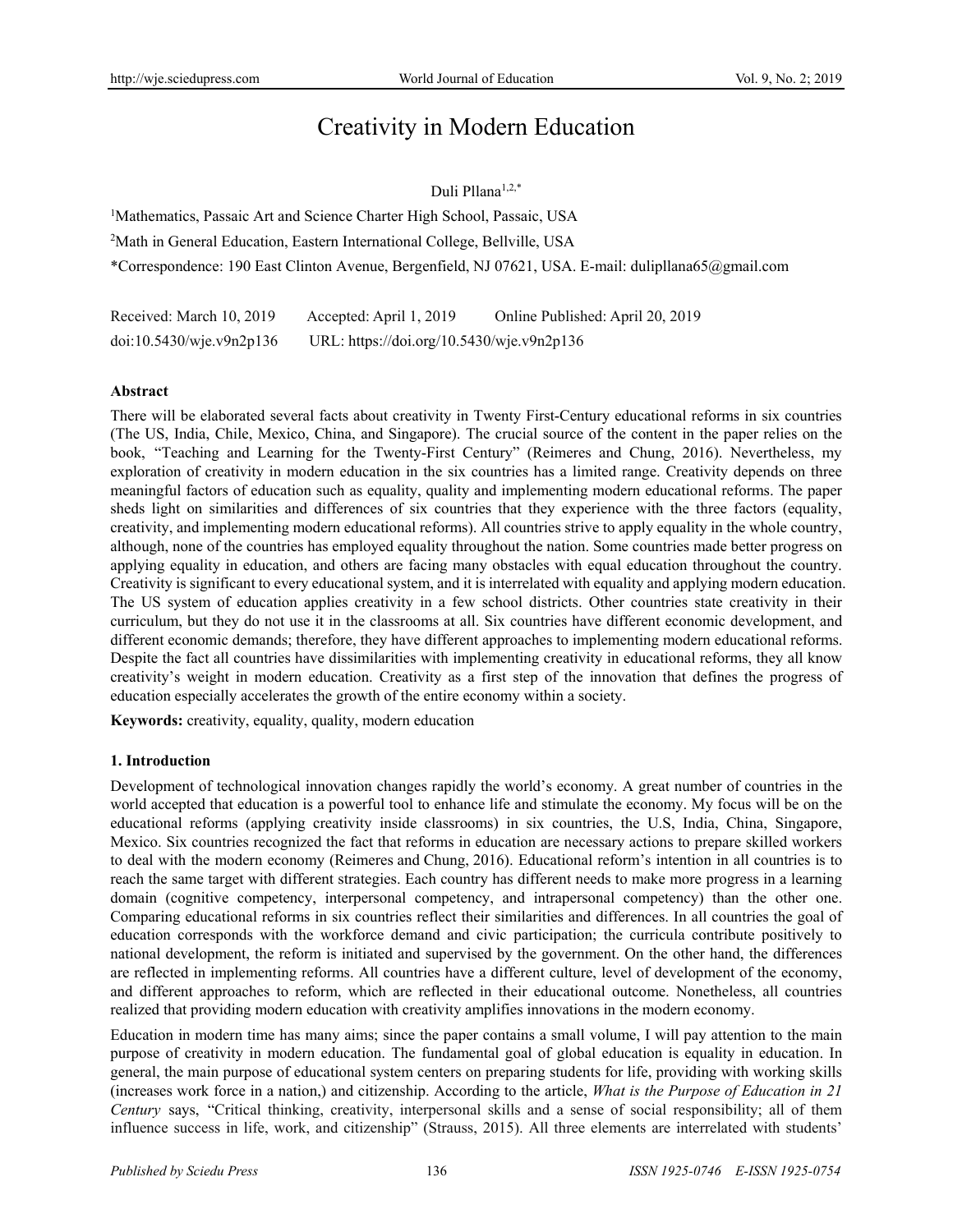learning, growing academically, and practicing future professions at a high level. Creativity requires several preconditions to function within a system of education. Equal education promises all students would have the same chance competing justly with the opportunity of employing creativity rationally.

## **2. Creativity in Education**

Educators do not understand creativity well, thus, they struggle to apply in their lesson plan. Before we go any further, let try defining creativity with a simple clear definition. Creativity is the ability to create something new from nothing. According to the book "Teaching and Learning for the Twenty-First Century" creativity like critical thinking, and higher order of thinking skills belong into cognitive competencies. Creativity and critical thinking differ from each other. The difference between them is evident if we analyze their definitions. Critical thinking in education is when we analyze deeply a lesson or questions as part of the lesson. Higher order thinking in education is based on Bloom's Taxonomy (Shaughnessy, n. d.). The US and China's system of education prefer higher order thinking. On the other hand, only The US school system involves creativity in a few school districts.

Indian system of education reform offers a universalism (compulsory education for all up to age fourteen) in education; the advancement of teaching strategies made very little growth. Teachers are not prepared to teach creativity, but they are working toward finding new ways of teaching. In the article, Creativity in Education System, says," Teacher should introduce innovative ways of teaching by giving priority to activity-based learning and enable learning with experience and observation" (Chetty, n. d.) Many academics are inspiring leaders of education on applying creativity in education. The businessman, Soumitra Dutta (Chetty, n. d.), claims the Indian system of education restricts creativity and innovation in education. He goes a step further by the encouraging system of education in India to remove the restriction on freedom, creativity, and innovation.

In the formal education in India, they have gifted education for a long period of time. Indian Researchers did a sort of investigation on the creativity in the gifted education without solid scientific evidence. The article Gifted Education in India states two significant statements, "Professionals working with gifted students recognize that creativity is a salient issue and an important component for giftedness, …, while some further stress that creativity is actually the highest form of giftedness" (Roy, 2016). The two statements are in contradiction because the silent issue of giftedness and the highest form of giftedness do not associate well with each other. The highest property of a quantity will be identified easily because is vivid. On the other hand, creativity is a silent issue it would be hard to recognize. Usually, creative individuals do not live a good impression as a gifted student. Students who are active in solving problems fast or answering questions quickly resonates with gifted students, but it does not necessarily mean they are creative.

Current Scholars and educators in The US realized the fact that creativity results in shaping modern education. In general, the system in the US is unique. Creativity is present just in a few school districts. The article What Happened to Creativity? Education Stifles Originality, in the classes student is told what to create and what to correct. Moreover, the article states, "Schools have been killing creativity out of students for years and only expect creativity to be exposed when called upon" (Forray, 2017). Schools district in the US are more interested in standardizing tests that require specific answers, and leave no space for creativity. Usually, students just seek answers, so they do not get in the depth of the concepts, and they do not analyze 'what happens if' questions.

The modern education in the United States obtains too many standardized tests (students are overwhelmed with state tests), which determines the students' academic performance, but does not evaluate creativity. Usually creative students struggle with standardizing test since they are trying to figure out convergent answers. According to the article Standardized Tests "Narrow," Don't Assess Creative Skills, Sternberg Contends says, "While these tests do account for analytical skills, they do not assess (creative skills, practical skills, or wisdom-based ethical skills)" (Isenberg, 2015). Standardized tests require analytical skills analyzing a process that leads to a unique answer. In general, multiple question tests dictate a learning system that hunts a single right answer. Strategies solving or answering on questions of standardize test limits our thinking to converge toward a single solution.

Creativity in Chile educational curriculum (primary and secondary schools) is evident in a few subjects. Chapter three of the book, "Teaching and Learning for the Twenty-First Century" says," (Bellei & Morawietz, 2016). Cognitive processes are addressed by most of the subjects, while the development of creativity is confined to Arts and Language and Physical Education, and only complemented by technological Education through innovation projects" (Bellei & Morawietz, 2016). Creativity mention as a cognitive competency in the Chilean curriculum; educators are not prepared professionally to apply creativity even in Art and Language and Physical education. Nonetheless, critical thinking may be applying in Chilean education since the curriculum has improved significantly.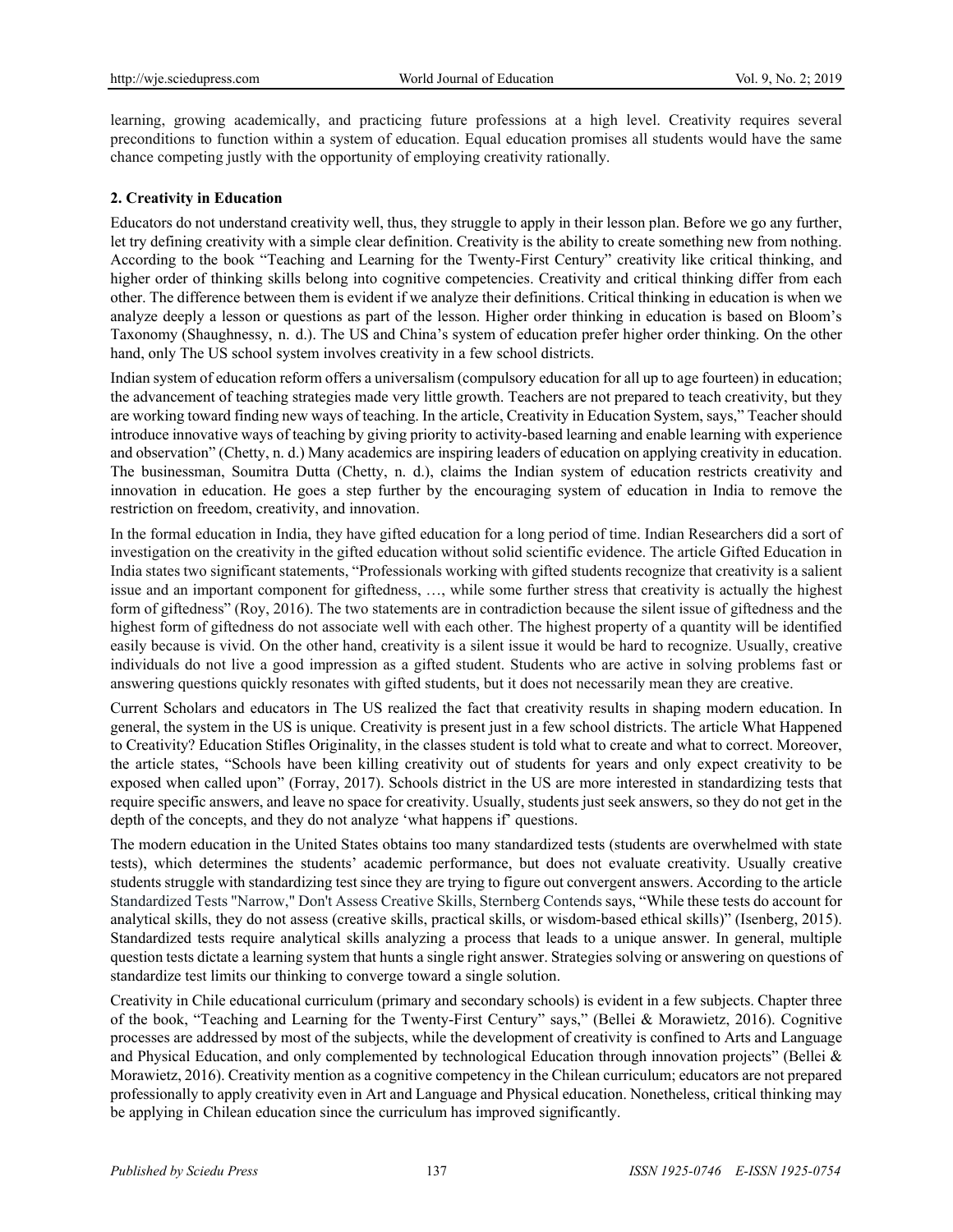Despite the improvement of education in Chile there are not established conditions to implement creativity in their schools' districts. They still struggle with providing qualitative education in the entire country. Based on the article, *Chile's Educational Reform: The Struggle Between Nationalization and Privatization* claims, "This system does not meet the criterion of quality because it does not encourage further private school improvement, and it still prevents the public schools from improving" (Zelaya, 2015). There are neglected principles of creativity; the basic conditions for creativity is equality and quality of education. Officials in Chile are more concerned to implement basic constituents of education. Instead of moving forward with reforming education, there are setbacks, which prolongs implementing a modern education meticulously. Thus creativity has limited space in the system of education in Chile.

Mexico's Government revealed its relevance to making a revolution in their system of education with the goal decreasing the gap between its system of education (developing country) and developed countries' education. Educational reformation in Mexico started to take shape in 2013 (Educational Revolution in a Century, n. d.). Based on the article, *Mexico Urges Teachers, education Authorities and Parents to Undertake Most, Important Educational Revolution in a Century*: EPN, learning strategy was to memorize. The article points some statements of the president regarding the organizing teaching plans. Also, the President mention reorganizing learning model, "Children will learn, rather than memorizing, through a new pedagogical approach" The reorganization of teaching and learning corresponds with cognitive competency (elements of applying critical thinking, and some elements of Bloom's taxonomy). Latino systems of education do not apply creativity in their schools because they are more focused on other basic educational concerns (Educational Revolution in a Century, n. d.).

Experienced educators in Mexico leave their jobs with extremely low income for jobs with higher income. Teaching jobs do not guarantee an average life per average family. As a result, Mexican education suffers from shortage in professional teachings. The article, *Mexican Education: A Mere Simulation* clarifies, "The dropout among qualified teachers also is very high, especially among those with less than five years' experience. "Salaries are so low that many grab the first non-teaching opportunity that comes up, an Oaxaca private school teacher explained" (Stout, 2016). Low educators' motivation on thinking about teaching and learning does not support substantial progress in equal education. The absence of investment in education jeopardizes equality, especially suffocates pathways of creativity. Positive outcomes of education including creativity are correlated with investments, hence, creativity is not in the equations of education in Mexico.

Culture in China manifested creativity throughout history in several subjects (disciplines). Creativity as a first step in innovations is an inseparable part of Chines culture. Nonetheless, the system of education in China does not exhibit creativity in education (Review of China's Education Reform, 2017). Students have long hours in schools, and they spend many hours doing homework. Definitely, studying the long period of time influences on performing well in standardized tests. Another hand, studying long hours does not contribute to creativity. "The education in Mainland China, Hong Kong, and generally in Asia has very long school days and a lot of homework, which I think kills initiative and creativity, Vesterback said in an interview in Shenzhen" (Chen, 2017). The resistance of creativity in primary and secondary education probably will diminish creativity in other levels of education. Despite the opposition of creativity in education, Chinese culture will keep creativity alive in other sectors.

Modern Education expands all its components in the Twenty-First Century counting creativity. Consequently, China goes with contemporary current in education like The US. Both countries apply higher order thinking skills instead of creativity in their education system. Indeed, they are avoiding creativity from early age schools. Creativity at an early age has an advantage. Students might foster creativity (self-expressing themselves) by practicing at a younger age. The article, *Developing young children's creativity: what can we learn from research?* Claims, "Most writers on creativity agree that it is possible to encourage or indeed to inhibit the development of creativity in young children" (Sharp, 2004). People who exercised since childhood self-expressing themselves are more successful than others who didn't practice. Educators know every subject or field necessities practice on reaching the maximum results. Thus, educators will keep creativity informally in curricula of modern education in all six countries.

Singapore's students' performance consistency in PISA's tests is on the top of all countries. Additionally, teachers in Singapore exercise teaching occupation steadily for a long period of time, so they are able to produce positive results in teaching and learning. Nonetheless, they are implementing insufficiently creativity in their schools. Nowadays Singapore stands better academically in global education than South Korea and Japan. The article, *Singapore Graduate Facing Creative Gap*, states "However, these are not clear indicators that Singapore will maintain her globe competitive edge. What will set them apart from other countries with similar levels of knowledge and skills like South Korea and Japan? Are creativity and innovation" (Sinniah, 2017)? Singapore schools are more involved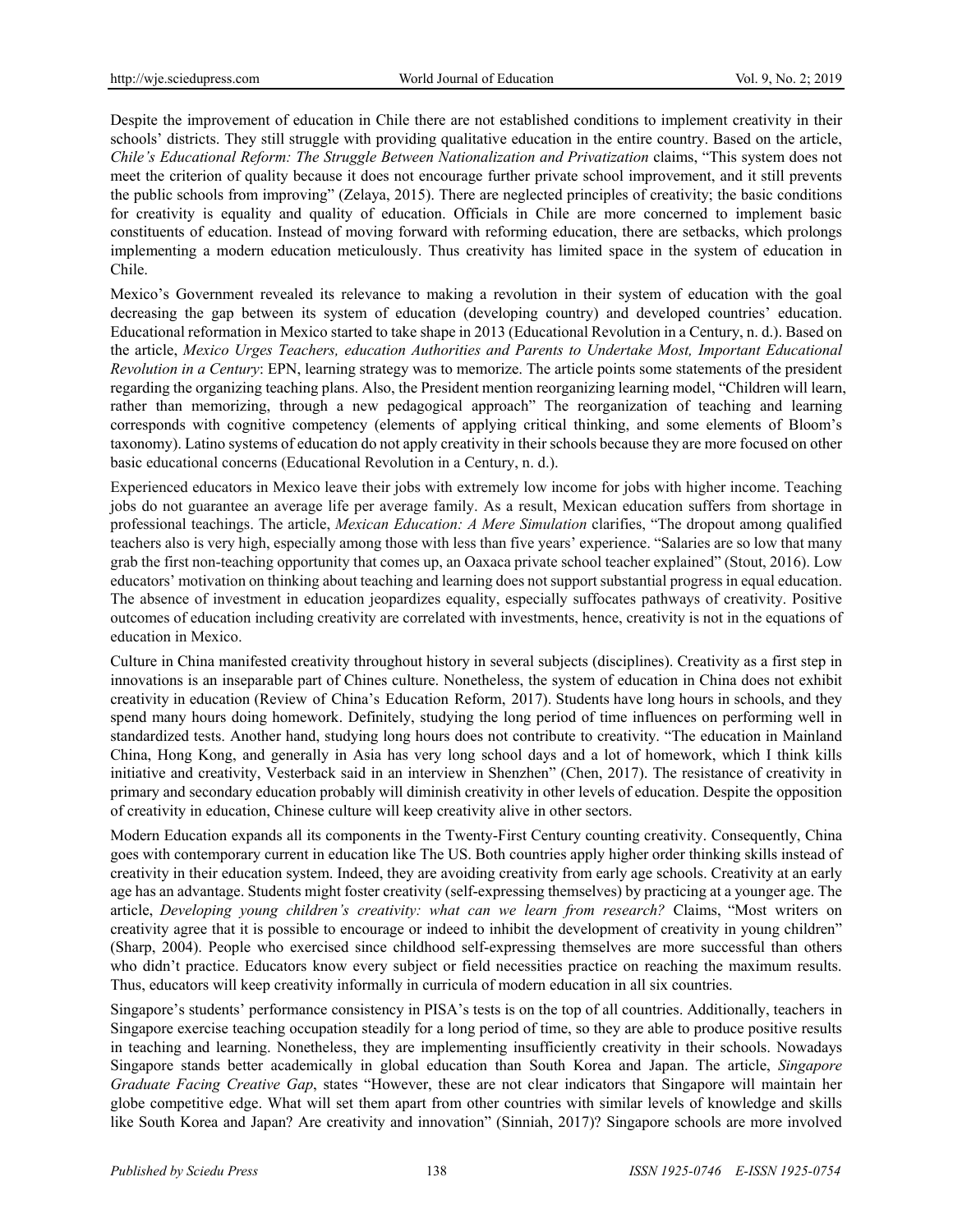with transmitting knowledge, skills, and practices. This kind of activities does not leave enough space to express creativity neither higher-order cognitive skills.

#### **3. Conclusion**

In all six countries reflects similarities and differences in reforming education in twenty-first century. The main purpose of education is to expand curricula with respect to labor demands, changes in civic participation, and progressing technological inventions. Similarities are reflected in many directions such as government initiating reforms, striving equality and quality in education, and applying all learning domains of modern education. Equality and quality of education is a powerful key to open the door for creativity. Nowadays, equality and quality are friable in all six countries' education and do not assure a complete application of creativity in modern education. The United States and China employ higher order thinking as an alternative for creativity, while other countries do not bother so much with it. Indian education still deals with disparity with equality in education. Therefore, they try to find creativity with talented schools despite the fact the creativity is not correlated with talent. Everybody knows creativity, but a small number of them have skills to use it. This is a reason why all countries involve creativity in their curricula; nonetheless, just a few schools in The United States are able to demonstrate in the school districts. Mexico and Chile are in the same category as India; they face many issues with protesters who complain about inequality in education. Chile mentions creativity in art because art attracts creativity more than other subjects. In Chile's education system does not have evidence they support the presence of creativity in their school districts. Singapore stands well with equality and quality of education, and their students' performance in a standardized test is outstanding. The attention of Singapore's education on standardized tests took away creativity from their educational system. Since each country has different economic development and different cultures, they approach employing educational reforms in their education systems differently. Innovations in all segments of society follow the footsteps of creativity and modify it as a final product. Therefore, six countries gave a lot of space to creativity in curricula even though essentially they fail to materialize it in the school districts.

#### **References**

Ben Isenberg. (October 27, 2015). Standardized Tests "Narrow," Don't Assess Creative Skills, Sternberg Contends retrieved from  $\blacksquare$ 

https://www.hamilton.edu/news/story/standardized-tests-narrow-dont-assess-creative-skills-sternberg-contends

- Caroline Sharp. (Fall 2004). Developing young children's creativity: what can we learn from research? Retrieved from https://www.nfer.ac.uk/publications/55502/55502.pdf
- Celia Chen. (2017, December). China's Education System Kills Initiative and Creativity-Says CoFounder of Angry Birds Mobil-game. Retrieved from https://www.scmp.com/frontpage/international
- Cristian Bellei & Liliana Morawietz. (2016). *Strong Content, Weak Tools, Twenty-First-Century Competencies in the Chilean Educational Reform: Teaching and Learning for the Twenty-First Century*. Cambridge, Massachusetts, Harvard Education Press.
- Educational Revolution in a Century: EPN. Retrieved from https://www.gob.mx/presidencia
- Fernando M. Reimeres & Connie K. Chung. (2016). *Teaching and Learning for the Twenty-First Century*. Cambridge, Massachusetts: Harvard Education Press.
- Michael F. Shaughnessy, (n. d). Higher order skills vs critical skills. Retrieved from https://educationinjapan.wordpress.com/homeschooling-afterschooling/higherthinking-skills-vs-critical-thinking -skills/
- Paromita Roy. (May, 16 2016). Gifted education in India retrieved from https://www.tandfonline.com/doi/full/10.1080/2331186X.2017.1332815
- Priya Chetty, Creativity in Education System. Retrieved from www.projectguru.in
- Robert Joe Stout (March 19, 2016). Mexican Education: A Mere Simulation. Retrieved from https://newpol.org/mexican-education-mere-simulation/
- Samuel Forray. (2018, October). What Happened to Creativity? Education Stifles Originality. Retrieved from www.villanovana.com
- Valerie Strauss, (2015, February). What is the purpose of Education in 21 Century. Retrieved from